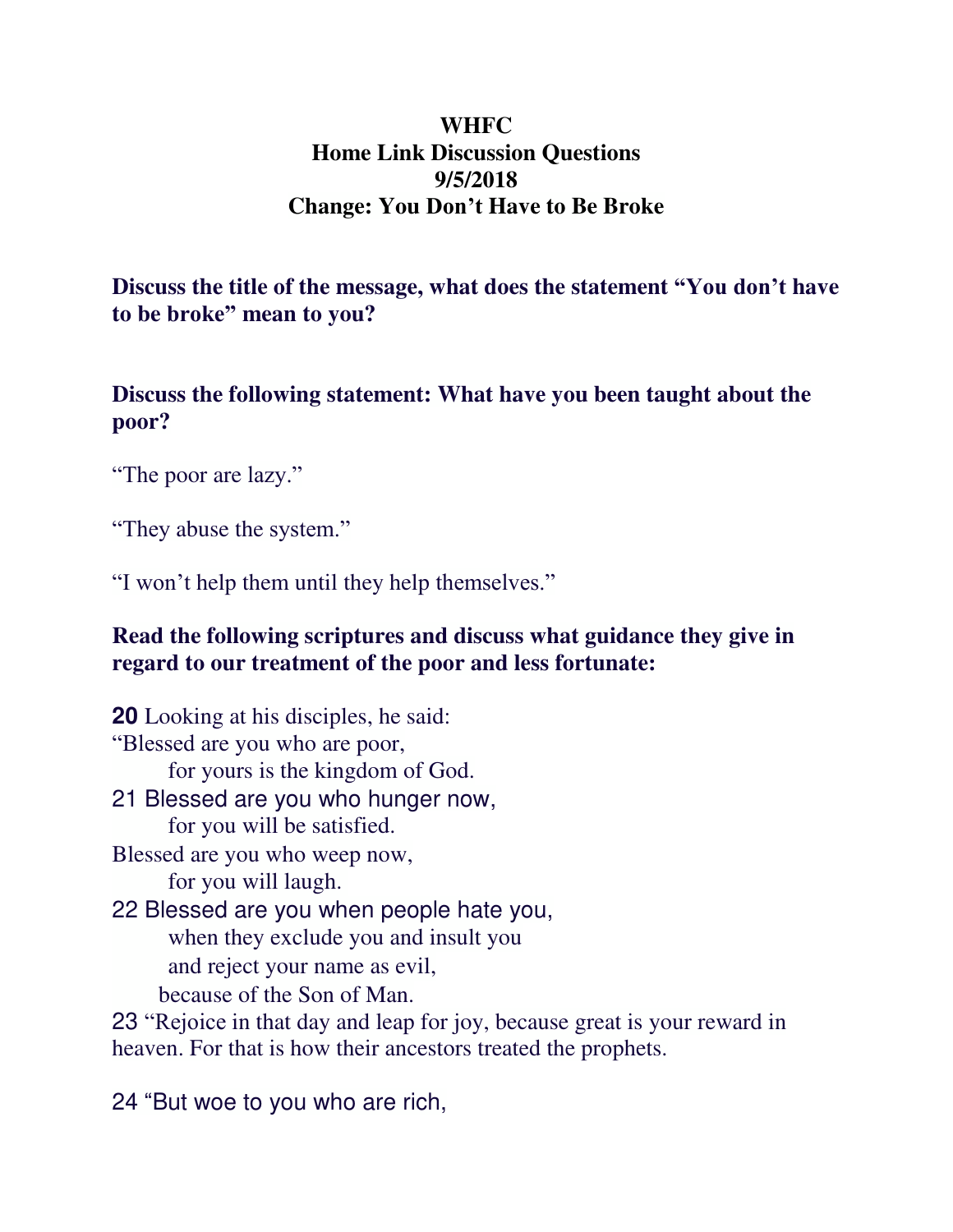for you have already received your comfort. 25 Woe to you who are well fed now, for you will go hungry. Woe to you who laugh now, for you will mourn and weep. 26 Woe to you when everyone speaks well of you, for that is how their ancestors treated the false prophets. Luke 6:20-26

## **What is the difference between Situational Poverty vs. Generational Poverty?**

## **What do you think about the "Success Sequence"? What other items could be added? Example: Mentoring**

Success Sequence: High School Degree Full-Time Job Marriage (education) before children

## **Discuss the possible 7 Ways Out of Poverty. What other tips could be added?**

## **Get Out of Bed**

- How long will you lie there, you sluggard? When will you get up from your sleep?
- 10 A little sleep, a little slumber, a little folding of the hands to rest—
- 11 and poverty will come on you like a thief and scarcity like an armed man. Proverbs 6:9-11

## **Work Hard**

The soul of the sluggard craves and gets nothing, while the soul of the diligent is richly supplied. Proverbs 13:4

#### **Work Steady Over Time**

Wealth from get-rich-quick schemes quickly disappears;